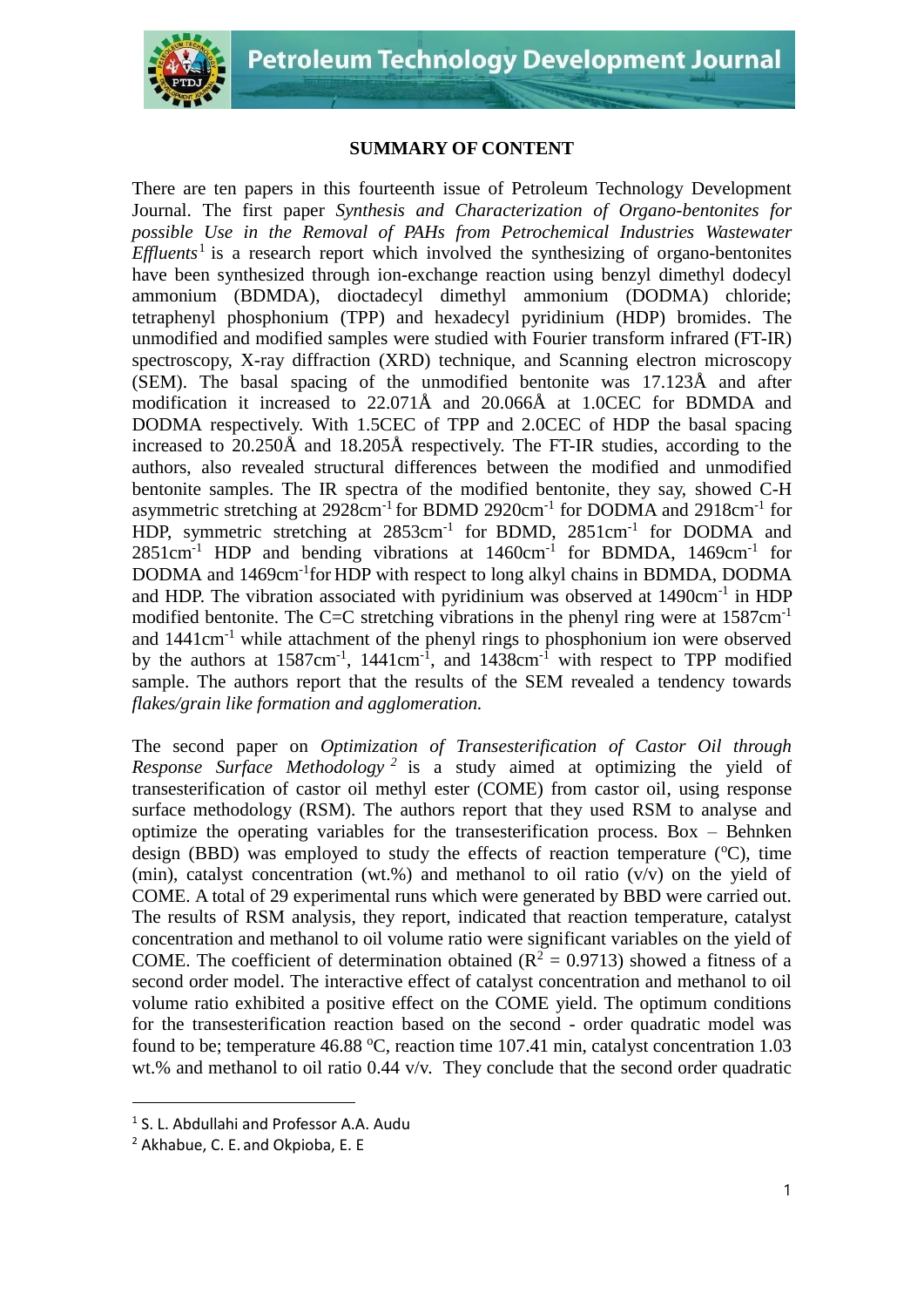model developed provides a statistical approach to predicting the optimum yield of COME.

The third paper by Audu<sup>3</sup> is on *Modelling of Biodiesel Reaction*. The author asserts that biodiesel is produced by a chemical reaction known as transesterification in which a triglyceride reacts with a primary alcohol to give an alkyl ester Biodiesel and a byproduct Glycerol. The reaction is said to proceed to completion only when the primary alcohol is in excess, but there has not been any Mathematical Model to support the claim. The problem statement as formulated and analysed in this paper justifies the need to use excess primary alcohol for the reaction.

The fourth paper is on *Thermal Transient Analysis to Locate Hydrate Growth and Deposition in Natural Gas and Gas-Condensate Vertical Wells<sup>4</sup>* . The authors observe that ttransient flow of gas and gas-condensate in wells is a problem of industrial interest. They claim that studies abound in the use of pressure transient models in the analysis of hydrate formation, growth, and deposition in these wells, but no study in the use of thermal transient model in the evaluation of these crystalline solids in gas and gascondensate in wells. They further emphasize that partial and/or complete well blockages stem out from the deposition of hydrates and other solids, but hydrate deposition happens to be the one having the most significant effect in the blockage of these wells leading to reducing flow capacity or total loss in productivity. This research is therefore aimed at developing and using thermal transient analytical model to locate hydrates growth and deposition in vertical wells. To accurately do this, the conservation of material, momentum and energy conservation which were the governing equations was applied to solve the transient flow of gas and gas-condensate in pipelines with respect to their diameter. The application of these conservation equations resulted into nonlinear hyperbolic equations, which were arranged in a canonical form and solved analytically using method of characteristics.

Developed model revealed that hydrate formation or growth and deposition in these fluids well is a function of fluid and solid mechanics, changes in fluid and surrounding conditions, fluid composition and flow rate variation. Solutions of the resulting equations include consideration of flow rate, shear stress and compressibility factor to hydrate growth along pipeline. The results were compared with the field and literature data and a sensitivity analysis was carried out to determine the effects of these varied parameters in the formation, growth, and deposition of hydrates in gas and gascondensate wells.

The fifth paper<sup>5</sup> is on *Performance Evaluation of a Solar Photo-Voltaic Pilot Biodiesel Plant*. It is a presentation of a method for producing Bio-diesel (fatty acid alkyl ester), from vegetable oils of non-edible seeds or used cooking oil with a homogeneous catalyst, preferably an alkali, dissolved in a primary alcohol to form a liquid-liquid mixture. The liquid-liquid mixture is pumped through a static mixer, for preliminary

<sup>&</sup>lt;sup>3</sup> Professor Emeritus T O K Audu, PTDF Chair in Renewable Energy, Department of Chemical

Engineering, University of Benin, Benin City, Nigeria

<sup>4</sup> Oluwatoyin Akinsete, Kessiena Arhata And Sunday Isehunwa

<sup>5</sup> By T O K Audu, *et al*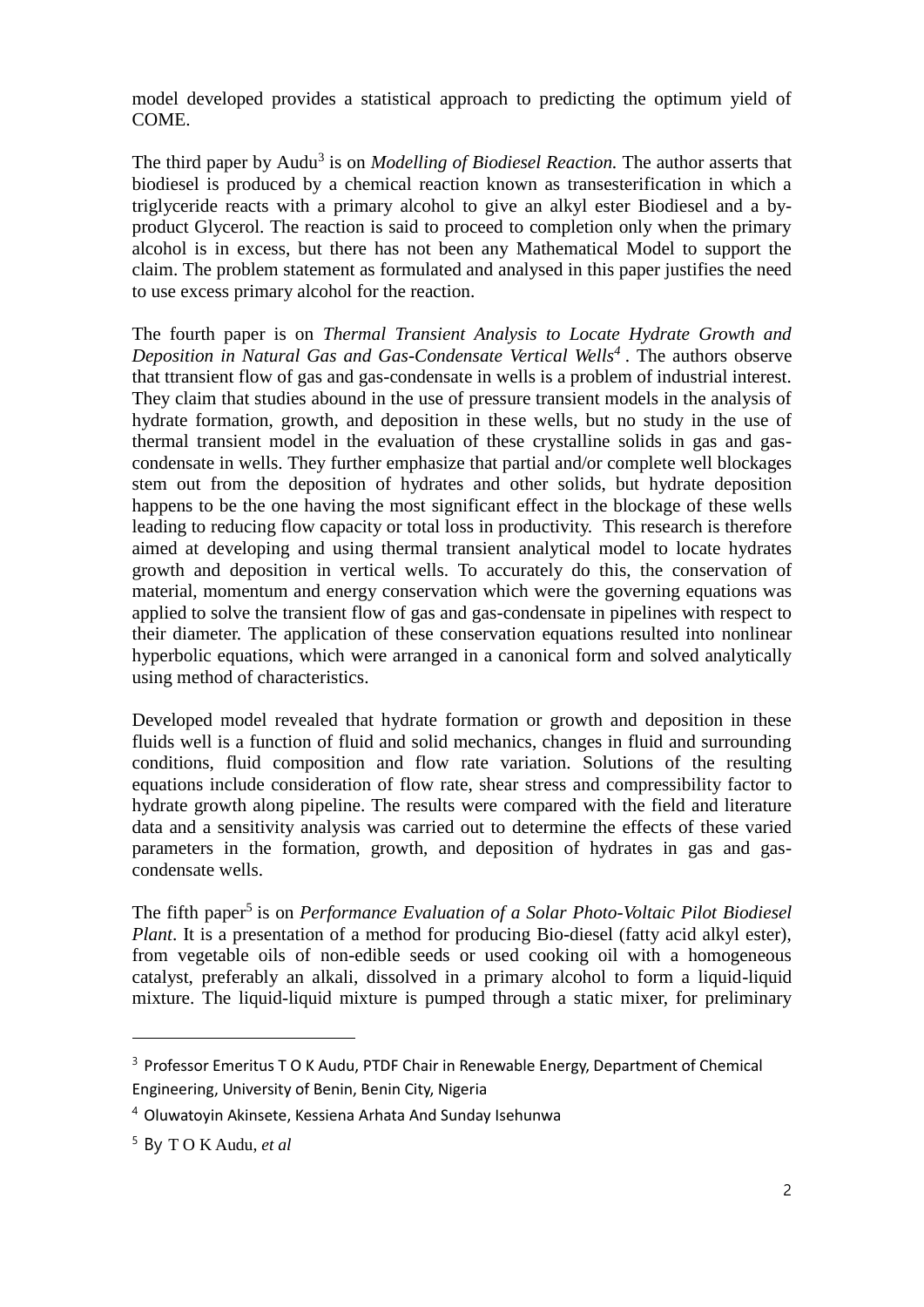agitation and reaction into the main stirred-tank reactor where the triglycerides are converted / transesterified into fatty acid alkyl ester, the Bio-diesel. The method also provides for further turbulent agitation in a centrifugal contactor separator to ensure maximum conversion of the reactants to products and facilitate the separation of the bio-diesel from the by-product glycerol. The transesterification is conducted at atmospheric pressure and a temperature slightly below the boiling point of the primary alcohol which is recovered from the products through flash evaporation. A Solar Photo-Voltaic Assisted Bio-diesel Plant, designed for sequential modular operation, with a high potential for replication as a model for dissemination and transfer of Bio-diesel production technology in Nigeria, has been developed, constructed, and tested. According to the authors, the Performance Characteristics of the Pilot Plant, with special reference to the Static Mixer and Centrifugal Contactor Separator incorporated in the design show that a reasonable Bio-diesel yield of 86.8% to 96% can be achieved in 4 to 5 minutes after the reaction.

*Oil residue in exhumed fractured Precambrian basement rock of the Northern Benue Tr ough, Nigeria: Implication for oil exploration in the Northern Benue Trough* is the sixth paper.<sup>6</sup> It is a study presents for the first-time field, petrographic and geochemical evidence of oil residue in exhumed fractured Precambrian basement rocks of the Northern Benue Trough. The studied oil residues which are brittle solids, are believed to have been emplaced into fractures of the basement rocks as conventional light oils, but have been degraded. Pyrite crystals are closely associated with the fractured basement reservoir. These pyrite crystals are inferred to have a biogenic origin attributed to microbial activity as part of the biodegradation processes. Total ion current (TIC) fragmentogram of the saturate fractions of the studied oil residue shows progressive depletion of chromatographically resolved hydrocarbons relative to the unresolved hydrocarbon mixture, forming an unresolved complex mixture (UCM) hump consistent with oils that have undergone biodegradation. Pristane (Pr) and Phytane (Ph) are present on the *m/z* 85 fragmentogram in abundance lower than those of the adjacent n-alkanes, resulting in Pr/nC17, Ph/nC18 and Pr/Ph ratios  $< 1.0$ , suggesting suboxic to anoxic depositional environment for the source of the oil. Sterane maturity parameters, ααα  $C_{27}$ 20S/(20S+20R), ααα  $C_{28}$ 20S/(20S+20R), and ααα  $C_{29}$ 20S/(20S+20R), are 0.50, 0.47, and 0.35, respectively, for the studied oil residue, consistent with oils derived from source rocks that have thermal maturities equivalent to early and peak oil generation. The trisnorhopane thermal indicators (Ts:Tm ratio) of 1.08, and  $22S/(22R+22S)$  C<sub>32</sub> homohopane isomerization ratio of 0.61 agrees with the sterane maturity parameters of the oil residue which implies that the source rock for the oil residue is within the oil window. Sterane distribution for the oil residue shows strong resemblance to the strerane distribution of extracts of Bima Shales, implying that the oil was sourced from shales of the Bima Formation. The basement rocks occur below a regional plane of unconformity which is inferred to have acted as an important migration pathway for the oil residue. The authors conclude that the occurrence of oil residue in fractures of the exhumed Precambrian basement rocks of the Northern Benue Trough implies that the fractured Precambrian basement rocks are important petroleum reservoir rocks in the region.

The seventh paper<sup>7</sup> is on *Detection of Overpressure in X Field in the Niger Delta* 

<sup>6</sup> Timothy Bata *et al*

<sup>7</sup> Lawrence Idahosa, *et al*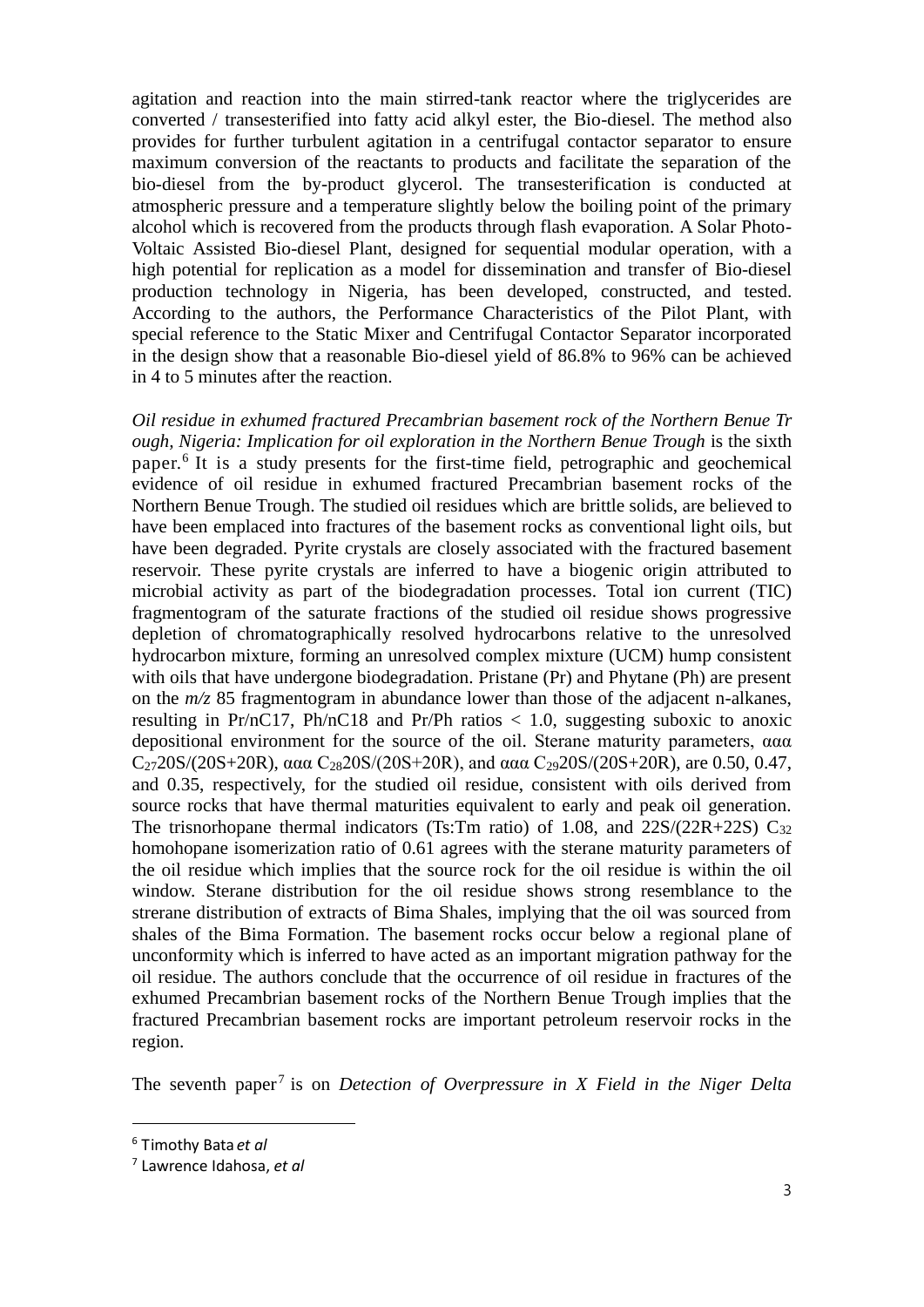*(Central Swamp Onshore Niger Delta basin) Using Well-log and Repeat Formation Tester Data,* Well-log, and Repeat Formation Tester (RFT) data were used for the detection of overpressure in X Field in the Niger Delta, using sonic, gamma ray, density, and calliper logs and RFT data. ROKDOC software was used for the analysis of these data. The result, according to the authors, compared with the RFT log data. This they say, shows that the onset of overpressure was observed in Wells A and B depth below 7700ft and in Well C at a depth below 7150ft respectively. The report shows that the formation pressure gradient ranges from 0.836 psi/ft to 0.934 psi/ft for Well A, from 0.830 psi/ft to 0.928 psi/ft for Well B, and from 0.830 psi/ft to 0.967 psi/ft for Well C. They conclude that overpressures in the study area are because of compaction disequilibrium and secondary mechanism. That is the point at which fluids are no longer being expelled effectively due to low permeability as the rock attempts to compact.

The results of this study will be useful in assessing seal effectiveness, mapping of hydrocarbon migration pathways, trap configuration, basin geometry, basin modelling, and safe and economic drilling.

*Acid Pre-Treatment and Enzymatic Saccharification of Sorghum Stalk for Cellulosic Ethanol Production*, the eighth paper, <sup>8</sup> aims at investigating the effect of process variables during dilute acid pre-treatment and enzymatic saccharification of sorghum stalk for cellulosic ethanol production. The sorghum stalk was pre-treated at different reaction temperature (160 – 220 °C), dilute acid concentration (1 – 3 %v/v), solid/liquid ratio (0.06 – 0.15 g/ml) and time (5 – 15 mins). This was followed by fermentation to production and characterization of ethanol. Optimum conditions for pretreatment were reaction temperature of 210 °C, acid concentration of 3 % v/v, solid/liquid ratio of 0.1 g/ml and a reaction time of 10 mins. The authors observed that maximum percentage reducing sugar at this condition was 14%. The result of ethanol characterization revealed that the ethanol production meets the ASTM standard. They conclude that for this reason, sorghum stalk is a potential feedstock for the production of bioethanol.

The ninth paper<sup>9</sup> is on *Application of Data-Driven Self-Optimizing Control to Reservoir Production Optimization.* The authors note that reservoir waterflooding is one of the cheapest means of producing hydrocarbon from underground formation to the surface. They claim that a properly formulated control and optimization strategy will not only solve the process inevitable problems but will also lead the process to optimal operation. Previous optimization studies, they observe, are model-based, but reservoirs are highly complex, and therefore cannot be described and predicted accurately using models in their view. To counteract the effects of reservoir model/system mismatch, feedback control was suggested to be included in the optimization framework. In this work the principle of self-optimizing control (SOC) is used to derive controlled variable (CV) based on synthetic data. The authors claim to have previously implemented this methodology on a very small reservoir.

The present work extends the implementation to a realistically sized reservoir. In the methodology, the CV is formulated via a single regression step in which a measurement function is used to approximate the gradient of the objective function with respect to

<sup>8</sup> I. A. Mohammed *et al*

<sup>9</sup> Alhaji Shehu Grema and Yi Cao